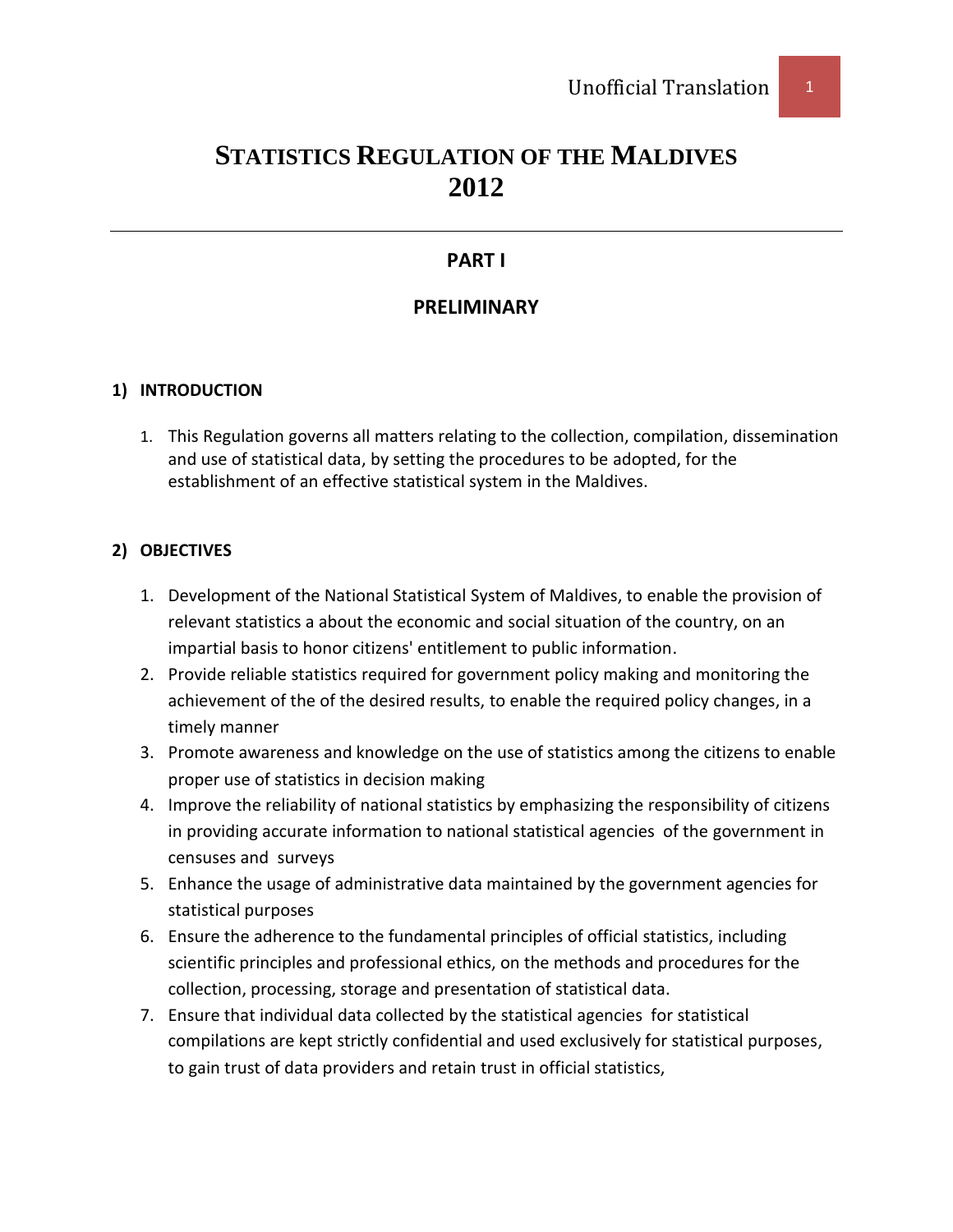- 8. Improve coordination among statistical agencies within the country to attain consistency and efficiency in the statistical system to achieve cost reduction and improvements in the quality and timeliness of statistics
- 9. Compile and disseminate reliable data to meet international data requirements of the nation, improve the extent that national statistics meet the international standards and increase the usage of statistics.
- 10. Enhance national, bilateral and multilateral cooperation activities in statistics to support the development of the national statistical system.

# **3) FUNCTIONS OF LEAD AGENCY FOR STATISTICS**

- 1. The Lead Agency for Statistics shall be the principal data collecting and disseminating agency responsible for co-ordinating, monitoring and supervising the National Statistical System to cover matters specified in the third Schedule to this Act.
- 2. The Lead Agency for Statistics shall be responsible for the major statistical operations listed below;
	- o Conduct Population and Housing census and collect, compile and publish national statistics required for the development of the country;
	- $\circ$  Maintain information required for monitoring the Poverty and vulnerability
	- $\circ$  Collect, compile and publish national accounts statistics and statistics required for monitoring the country's economic development.
	- $\circ$  Develop and implement the statistical survey regulations, approve statistical surveys conducted by -government agencies targeted to the public and maintain a register of such surveys at the national level.
	- o Setting national policies related to statistical activities , compile and publish statistical regulations and coordinate the national statistical system.
- 3. The Lead Agency for Statistics shall be responsible to follow the below tasks in performing the activities in 1 & 2 ;
	- o To provide quality statistics within a decentralised system
	- $\circ$  Set procedures and standards to be followed in the collection, compilation and publication of statistics to ensure adherence to common standards and methods required to maintain data quality at national level
	- o Provide guidance, and assistance to users and -producers of statistics;
	- $\circ$  Promote co-operation, co-ordination and rationalization among users and providers of statistics at national and local levels so as to avoid duplication of effort and ensure optimal utilization of scarce resource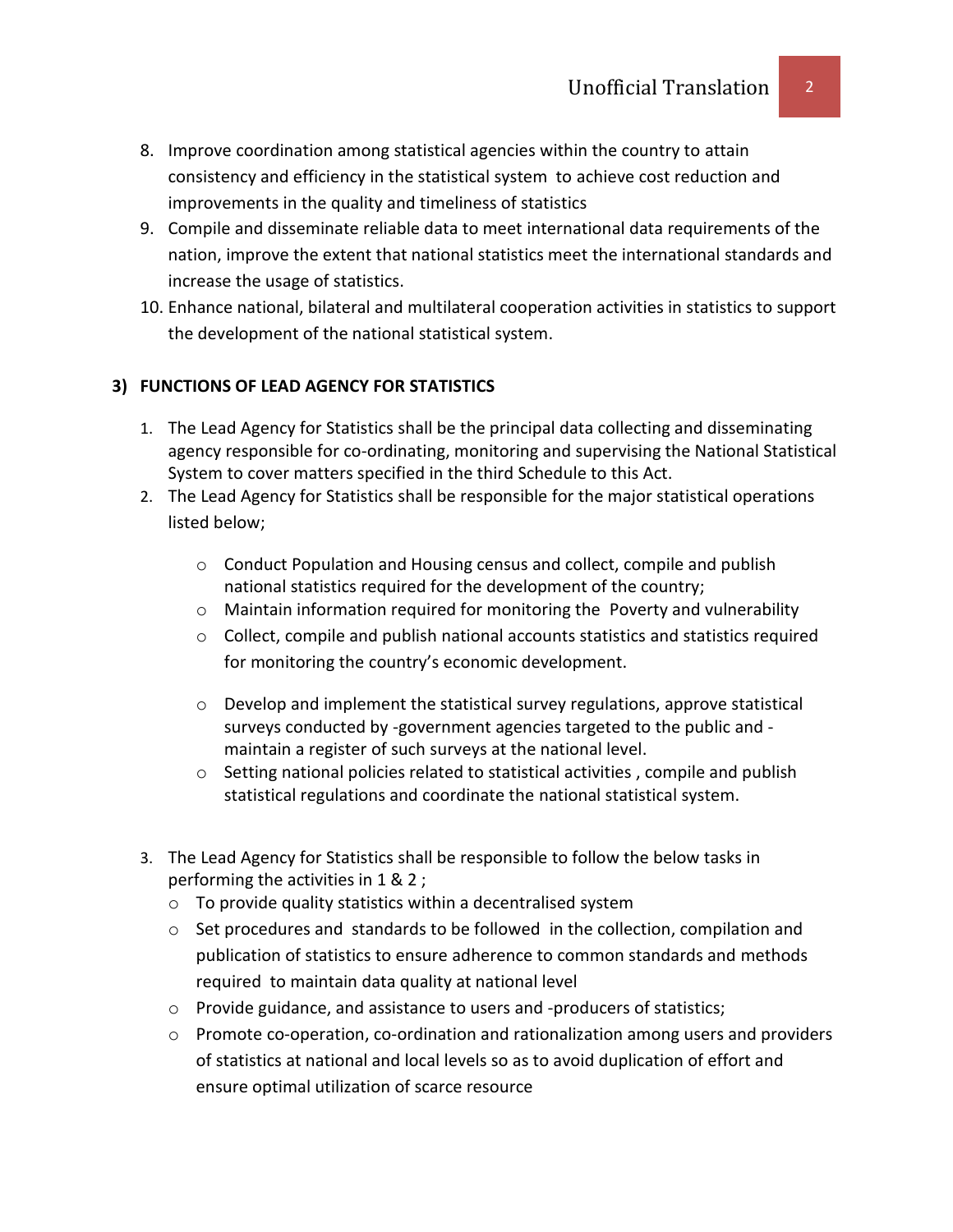- $\circ$  Coordinate and co-operate and act as a focal point for users and producers of statistics at national and international levels.
- o The Lead Agency for Statistics shall act as the key statistical agency responsible for providing official statistics
- 4. In performing any activity stated in 2 of this section, in case any other agency responsible for a particular area of statistics is unable to collect and compile the required statistics, the Lead Agency for Statistics has the authority to place staff of the Lead Agency for Statistics at the agency or provide the required assistance to collect and compile the required statistics. And if the task could still not be competed, the Lead Agency for Statistics has the power to transfer the work directly to the Lead Agency for Statistics.
- 5. The Lead Agency for Statistics shall be responsible for any other tasks to fulfill the objectives stated in this act.

## **4) STRUCTURE OF THE MALDIVES STATISTICAL SYSTEM**

- 1. Base on the structure of the statistics system of the Maldives, the Lead Agency for Statistics will be the Statistics Division under the Department of National Planning. Lead Agency for Statistics shall be a professionally independent body and shall not be influenced in implementing its activities.
- 2. Other government agencies will generate official statistics required for their respective agencies through censuses and surveys and through administrative records. In this regard the respective agencies shall be responsible for collection and compilation of statistics stated in the third schedule of this regulation. Agencies within the National Statistical System will be responsible for the collection and compilation of the areas of official statistics listed in the third schedule of this regulation.
- 3. Join statistics collection activities by more than one agency within the national statistical system, with or without the participation of the key statistics agency, shall be properly coordinated and data shared amongst the relevant agencies as per the agrees upon procedures. In such joint statistics collection exercises, the agency responsible for the activity shall inform the purpose and use of the data collected, to the data provider, in writing.
- 4. The Lead Agency for Statistics is responsible to coordinate amongst the agencies within the national statistical system, and support the collection and compilation of the basic statistics that are deemed as crucial for the nation.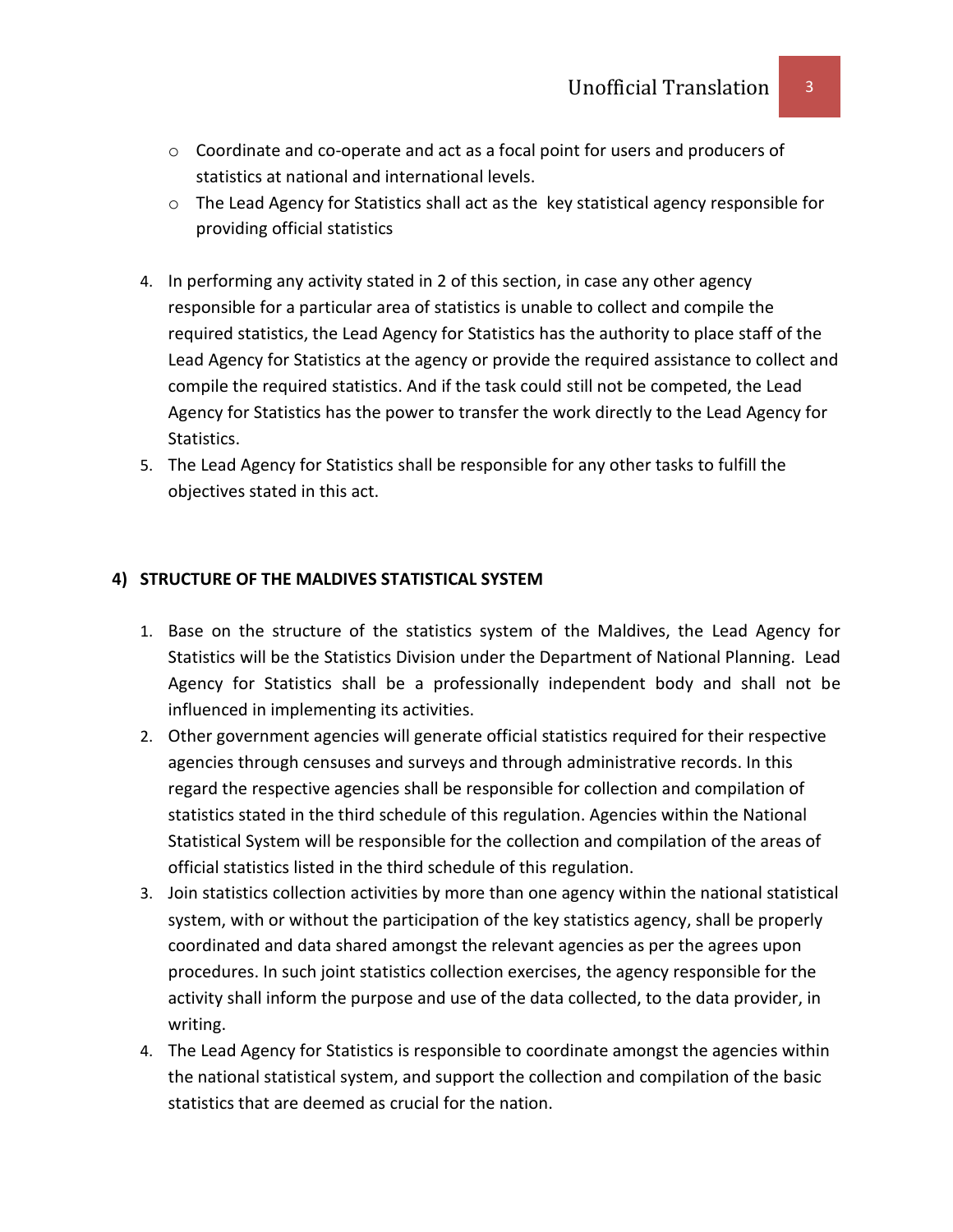- 5. All agencies responsible for the to collection and compilation of official statistics to be collected within the national statistical system, shall establish a mechanism for collection and compilation of statistics required from their respective areas and establish statistical units and assign statistical staff for these units.
- 6. All Officers of the Lead Agency for Statistics and officers assigned to the statistical units established at the stakeholder agencies shall take the oath under the second schedule of this regulation, and be signed.

# **PART II**

# **DATA COLLECTION, COMPILATION, PUBLICATION AND USE**

## **5) FUNDAMENTAL PRINCIPLES OF OFFICIAL STATISTICS**

- 1. Statistical activities in the country shall carried out be in accordance with the UN Fundamental Principles of Official Statistics, states in fourth schedule of this regulation, shall develop the statistical system so as to, provide reliable information, improve quality, maintain confidentiality, provide information under the international standards to fit the scientific procedures, maintain coordination within other government and international agencies to minimize costs.
- 2. In addition, Statistical activities shall be geared toward the achievement of the main objectives stated below;
	- 1. To provide statistics on the economic, demographic, social and environmental situation of the country for policy making and monitoring the achievement of desired results and to cater for such information needs of citizen's, in a democratic society.
	- 2. Work towards establishing and sustaining an efficient and effective statistical system.
	- 3. Increase the awareness of the importance and use of of statistics among the general public.
	- 4. Support the development of technology , principles and methods adopted in the implementation of statistical activities
	- 5. Promote statistics to increase the usage of statistics by the private sector, NGOs, students and researchers.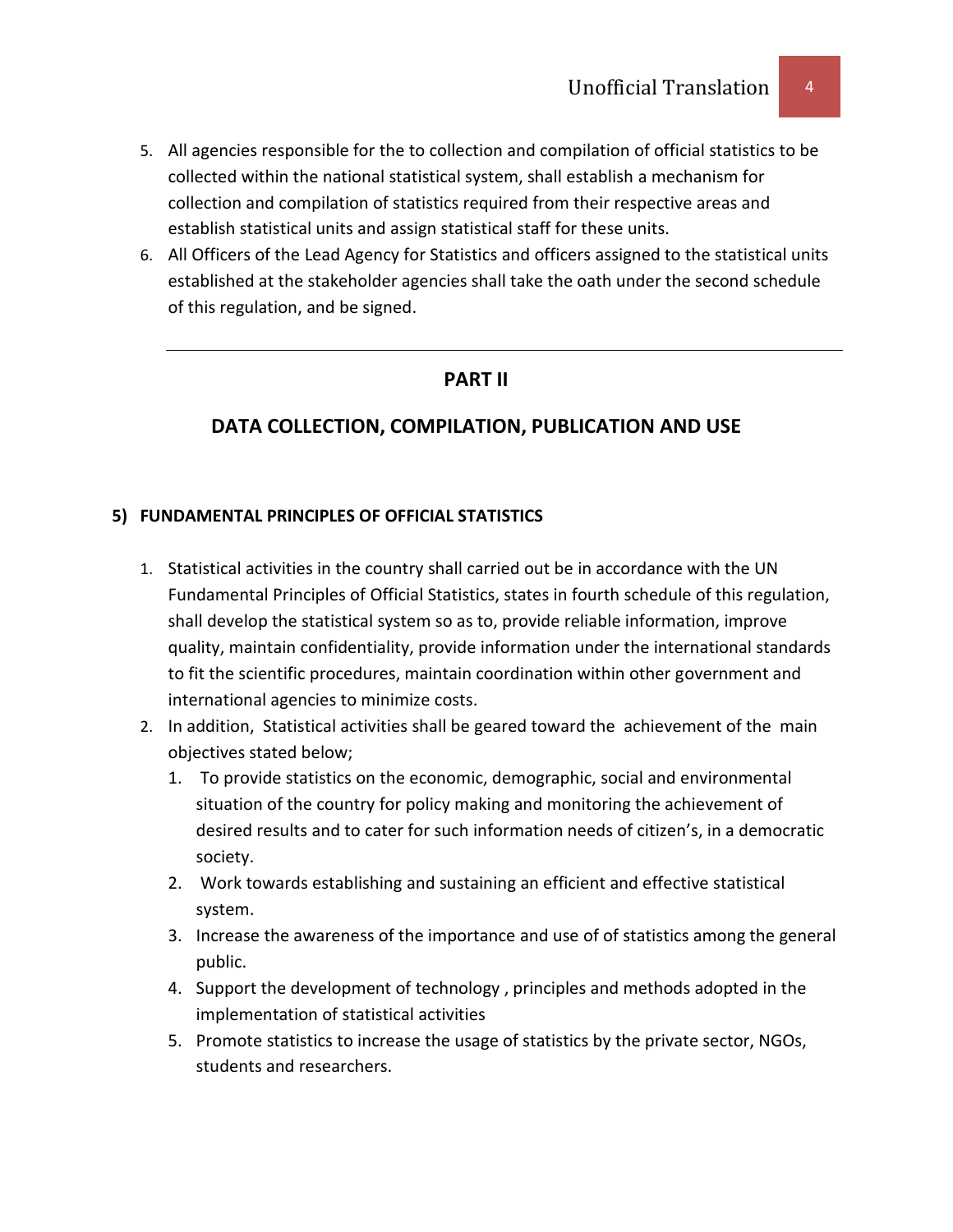6. Promote new areas of research and analysis as additional mechanisms, outside of the government official statistics system, for getting quality statistics, required for assessing national development

# **6) COLLECTION OF STATISTICS**

- 1. Statistics can be obtained in the Maldives through censuses, surveys and administrative records or any other means acceptable by the Lead Agency for Statistics.
- 2. Data collection shall be done in accordance with the UN fundamental principles of official statistics given in the fourth schedule of this regulation.
- 3. Data collection shall be done in such a way to minimize the response burden of the citizens.
- 4. The designated enumerator or staff shall collect data from respondents in one of the following ways;
	- 1. Data collection through a personal interview
	- 2. Data collection through a designed questionnaire, sent through post, email or other telegraphic medium, informing respondents their obligation to complete the questionnaire and the means and deadlines for submission of completed forms
- 5. If in a formal manner a request for information is sent by an officer, unless otherwise specified, the data should be delivered by the respondent under this regulation.
- 6. A designated enumerator or statistical officer with the approval of the Lead Agency for Statistics in writing for data collection shall obtain information by entering to establishments, buildings, vehicles, vessels and air planes.
- 7. If a designated enumerator or statistical officer is restricted from entering to a premise the Lead agency has the right to obtain a court order and shall obtain information by entering to the premise.

# **7) PERMISSION FOR COLLECTION OF STATISTCS**

- 1. Censuses and surveys, carried out for obtaining designated statistics included in the list of national statistical indicators shall be undertaken by Lead Agency for Statisticsor any institution that is designated by Lead Agency for Statistics.
- 2. Quantitative surveys, qualitative surveys, conducted for the collection of government administrative use shall be carried out with permission from Lead Agency for Statistics. If the surveys required to be undertaken is to be carried out in the Atolls and/or Male', advice shall be obtained from the relevant agencies prior to application for approval of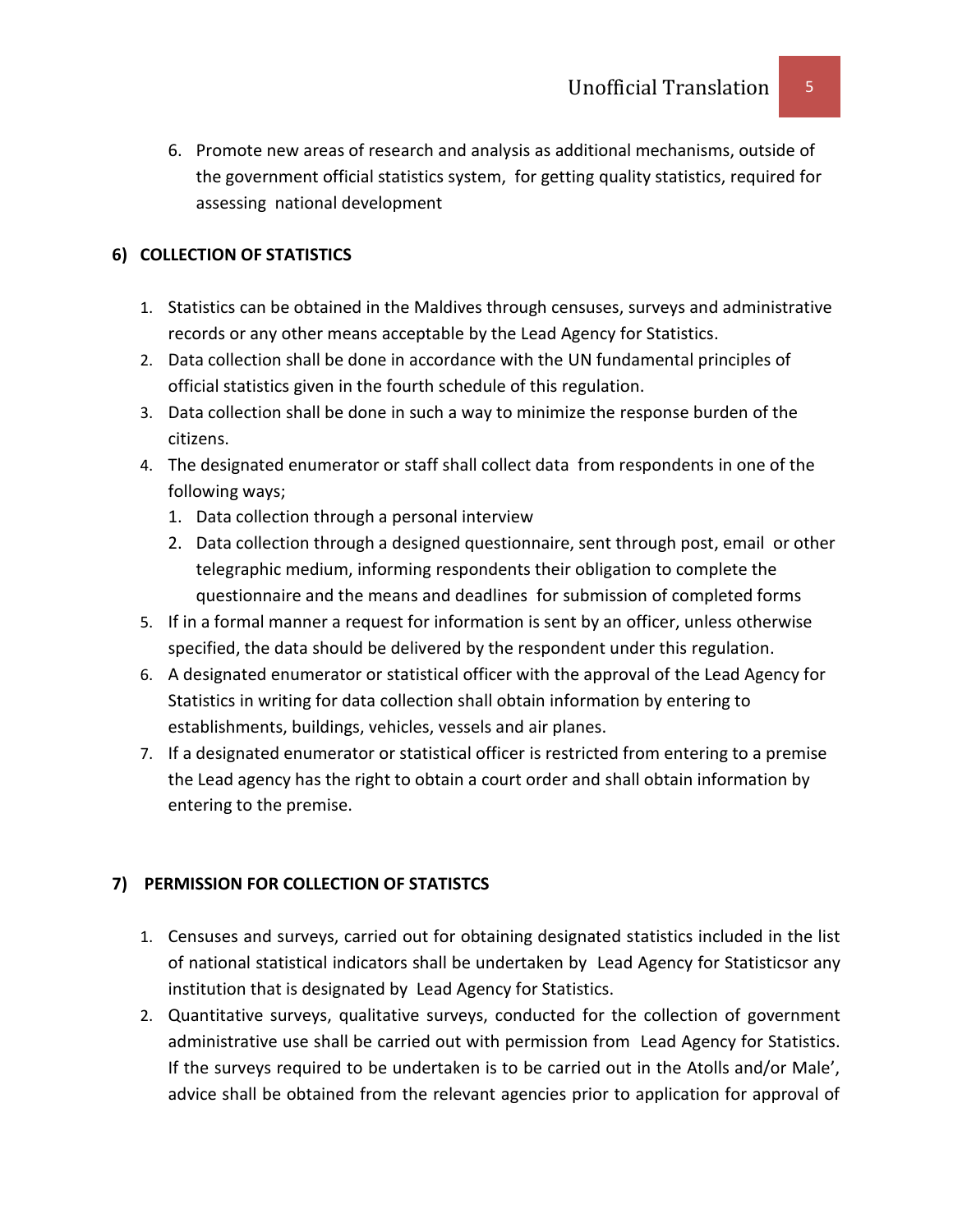survey. In addition, if the survey is related to any specific field, advice shall be obtained from the concerned government authority. If the survey requires a pre-test, permission shall be obtained from Lead Agency for Statistics.

- 3. Collection of statistical data does not include administrative data collection, qualitative surveys that are conducted in relation to research studies and surveys conducted during training.
- 4. All parties requiring survey approval shall submit the completed survey or pre-test approval form with the documents stated therein to Lead Agency of Statistics.
- 5. Further to no. 2 of this clause, surveys shall be carried out in accordance with the date and information in the documents approved by Lead Agency of Statistics. Any changes shall be submitted to Lead Agency of Statistics in writing for permission.
- 6. All persons engaged in data collection shall hold an official document from the concerned government authority, authorizing them to undertake the data collection operation. Such a document shall be presented to the respondent at the time of data collection, if required.

# **8) PERMISSION FOR STATISTCAL SURVEYS**

- 1. The authorization to conduct surveys shall be given by Lead Agency of Statistics. The request for approval shall be submitted using the survey or pre-test approval form issued by Lead Agency of Statistics.
- 2. Apart from the data collection for administrative use by the government and other public agencies, do not require approval under this regulation.
- 3. A full application for approval must be submitted to Lead Agency of Statistics, 4 (four) weeks prior to the commencement of the survey.
- 4. Permission shall be given within 1 (one) week of the submission of the completed survey or pre-test approval form.
- 5. Permission as per above 4, shall be given only to those who submit the document stated in above 7(4)
- 6. Surveys approved under this shall be publicly informed 1 week prior to the survey date.

# **9) STATISTICS COLLECTION PROCEDURE**

1. **CENSUS PROCEDURE**: Census is a statistical data collection operation carried out as a complete enumeration and gathering of related statistics. A census commonly refers to the complete enumeration of the local population at a given time.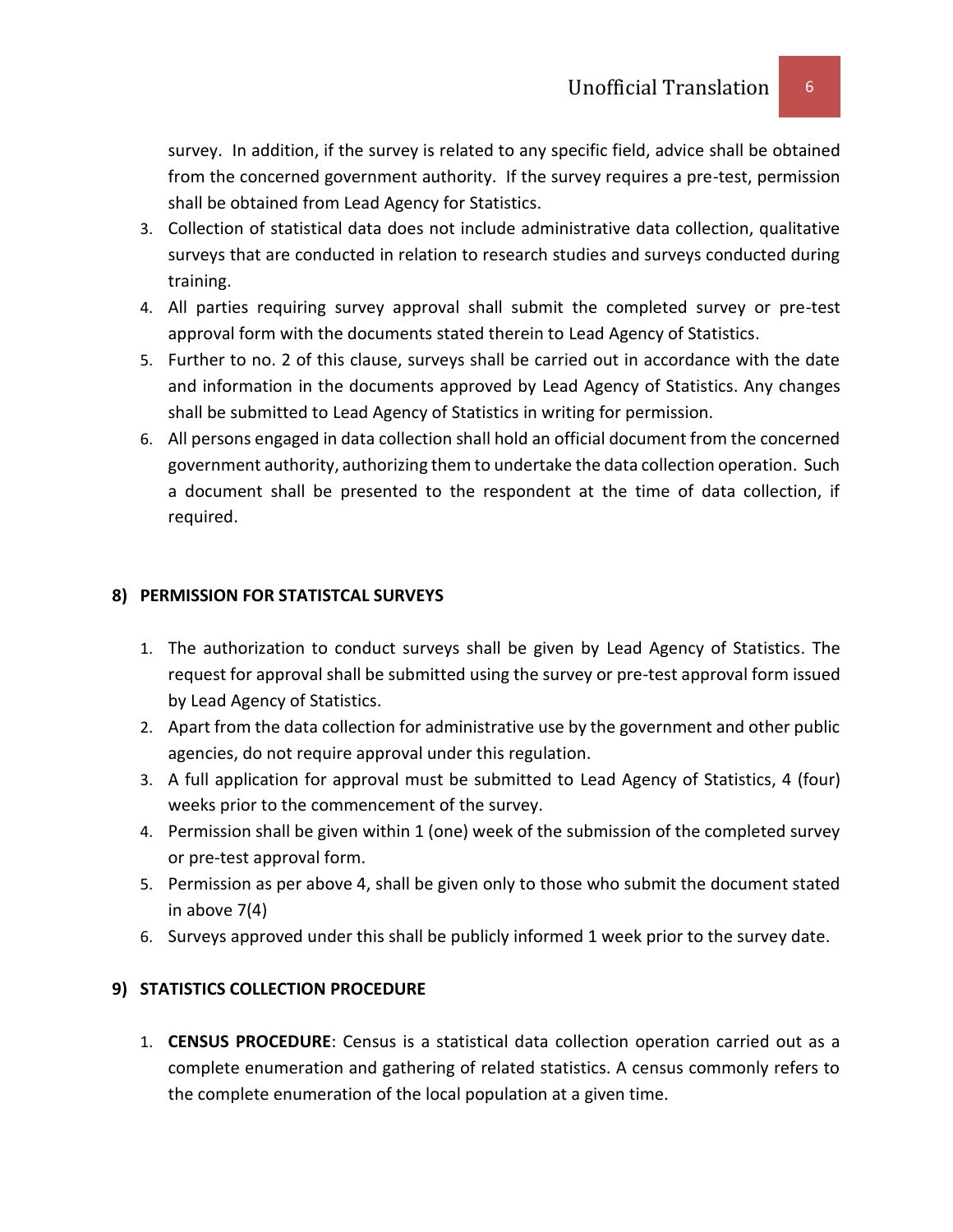- I. Population and housing census in the Maldives shall be conducted every ten yearly.
- 2. Population and housing census of the Maldives is conducted in accordance with the internationally recommended principles of census taking. One such principle refers to defacto enumeration. The other principle is dejure enumeration.
- 3. All other censuses shall be carried out under generally established international principles.
- 4. Census information shall be collected using a structured questionnaire specifically designed for that census.
- 5. Census information shall be collected in the Maldives, either in Dhivehi or the E**n**glish language.
- 2. **SURVEY PROCEDURE:** A survey is a data collection operation carried out using a representative sample of the population.
	- I. Statistical surveys shall be conducted in accordance with the international standards and procedures.
	- II. A survey shall be conducted through direct or telephone interviews with the respondent or through mail-out questionnaires or by observation.
	- III. Generally information on a survey shall be in Dhivehi or the English language. However, a survey may be conducted in any other language with the approval of the Lead Agency for Statistics.
- 3. To differentiate the Census of Population and housing with other census, the details of such censuses shall be provided.

## **10) COMPILATION AND USE OF STATISTCAL DATA**

- 1. The information obtained from the data collection operation requires a standardized coding system or classification. All such coding shall be carried out using standard international classifications or any such classification developed in compliance with international or national standards. Newly developed coding systems or classifications require being acceptable to the Lead Agency for Statistics.
- 2. The information obtained in accordance with this regulation shall be used mainly to fulfill the stated objectives. Provision for further research shall be allowed on the data collected.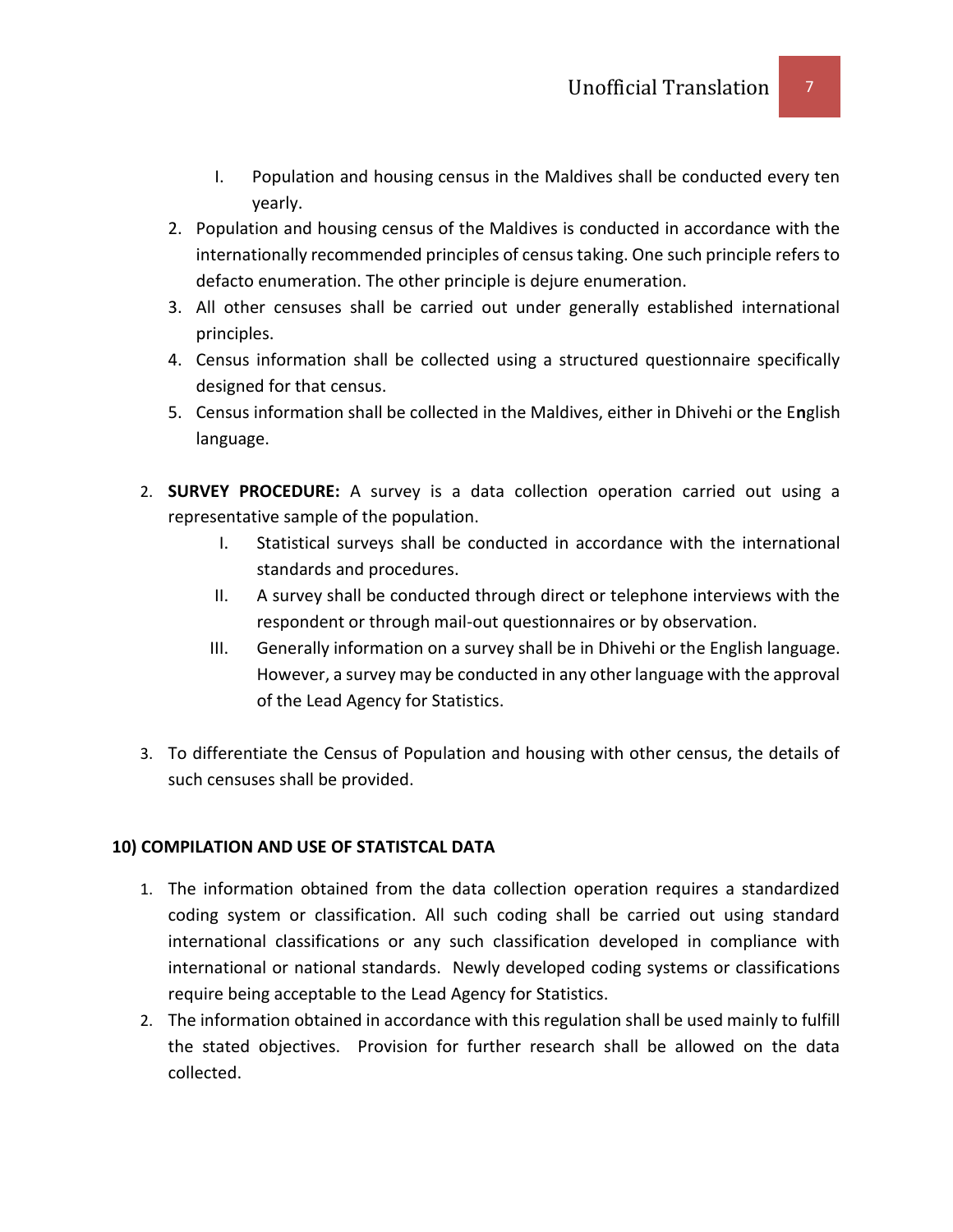- 3. The information identified, as designated statistics shall only be published with the permission from the Lead Agency for Statistics.
- 4. Data collected for administrative use by other agencies shall be accessed by the request of the Lead Agency for Statistics. Accordingly, the financial statements collected by the Ministry of Economic development, tax payers information collected by the Maldives Inland Revenue Authority, records collected by the Maldives Pension Administration Office, Civil registration data maintained by the Department of National Registration and other administrative records for statistical use maintained by agencies, unless otherwise differently stated in another act shall be provided to the Lead Agency for Statistics.

## **PART III**

## **PUBLISHING AND MAINTAINING CONFIDENTIALITY OF STATISTCAL DATA**

## **11) PUBLISHING AND MAINTAINING CONFIDENTIALITY OF STATISTCAL DATA**

- 1. The statistical information obtained from the data collection operation shall be published as aggregated totals, in accordance with the principles of statistical compilation.
- 2. Information obtained shall not be disclosed or published in a manner that will disclose the identity of the provider.
- 3. Confidentiality must be accorded to any information that is obtained from permitted data collection operations, which would disclose the identity of the provider.
- 4. Any information collected under this regulation shall not be disclosed to any unauthorized party except in accordance with clauses 1 and 2 of this clause.
- 5. Unless otherwise for a charge under this act;
	- a. Information provided for the use under this regulation;
	- b. An answer provided to a question under this regulation;
	- c. A report containing information on an individual, business entity, economic activity provided as an answer to a question under this regulation;
	- d. Information containing information on an individual, business entity, economic activity processed to computer, or any electronic media; shall not be published or used without the approval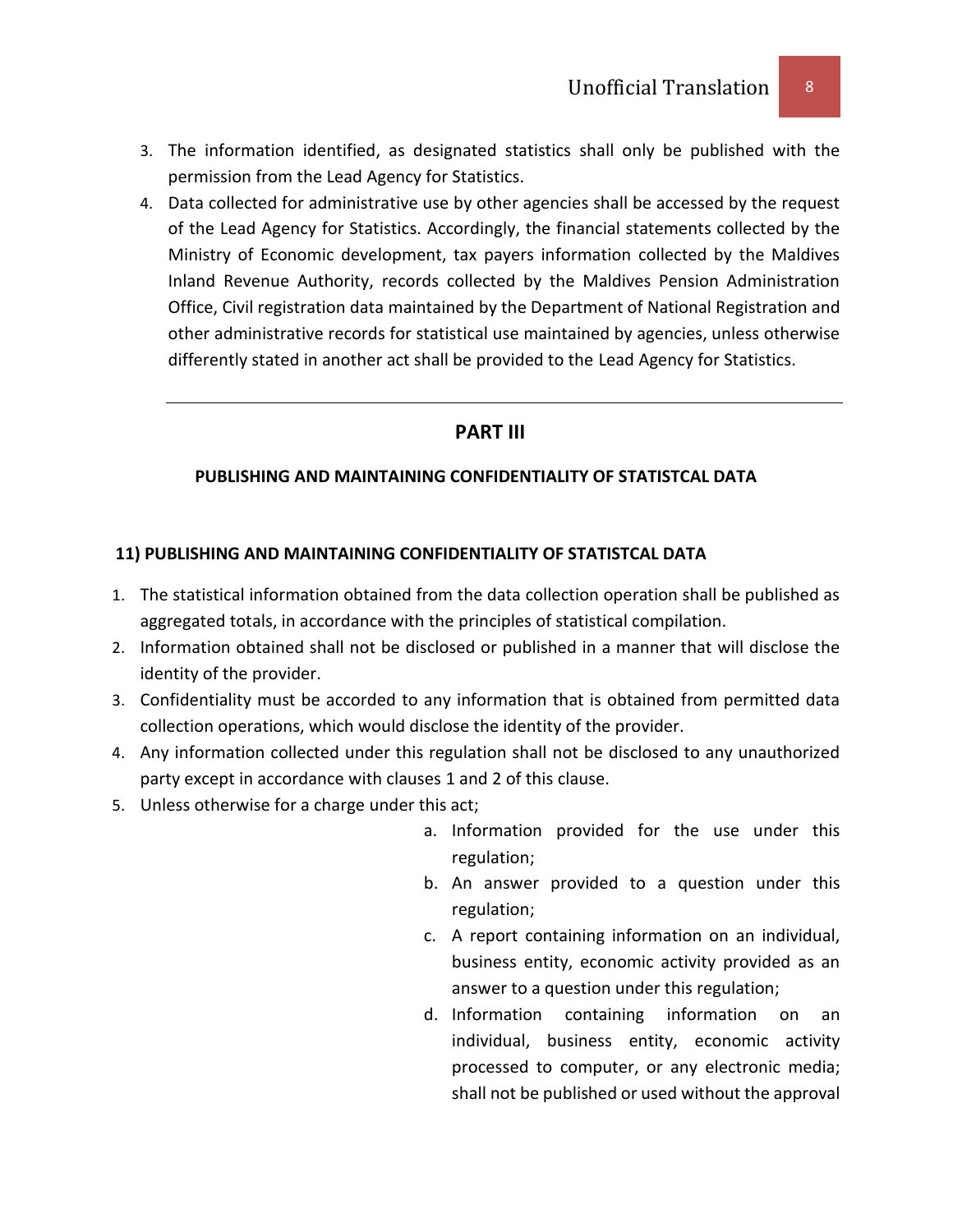from the high authority of the particular entity/activity as evidence by an employee/person assigned under this regulation.

- 6. If anyone publishes or publicize the information stated in above 5. Of this act on their own will be excluded from the above 5. Of this clause.
- 7. If any information included in a reports or in a summary of a report directly disclose information about a particular person/entity/activity's production, capital, or the profits because of the particular person/entity/activity is the only one active in the activity shall be published under this regulation.
- 8. Prior to publishing/disclosing statistics collected under this act, Lead Agency for Statistics chief shall assure that the data collected is in accordance to the procedures and shall be reviewed prior to publishing for reliability, confidentiality and if information has taken in accordance with the standards and procedures.
- 9. Lead Agency for Statistics shall play a key role to form a network and facilitate other sectors to implement and work according to the standards and procedures of this act.
- 10. All key sectors are responsible to support the Lead Agency for Statistics in their work.

## **12) ROLES OF THE GENERAL PUBLIC**

- 1. Any person, who is permitted under this act to conduct statistical data collection for official use of the government, shall be provided with true information, within a given time as may be required.
- 2. Any party, permitted by the Lead Agency for Statistics for data collection in relation to national development shall be provided with the required information.
- 3. Any party, permitted by the Lead Agency for Statistics for data collection in relation to research and/or training shall be provided with the required information.
- 4. The work of any person permitted to carry out a data collection operation under this regulation shall not be hindered or obstructed
- 5. The respondent must ask for evidence of permission accorded under this regulation before giving information. The information provided to persons who do not possess any evidence of such a permit shall not be protected under this regulation.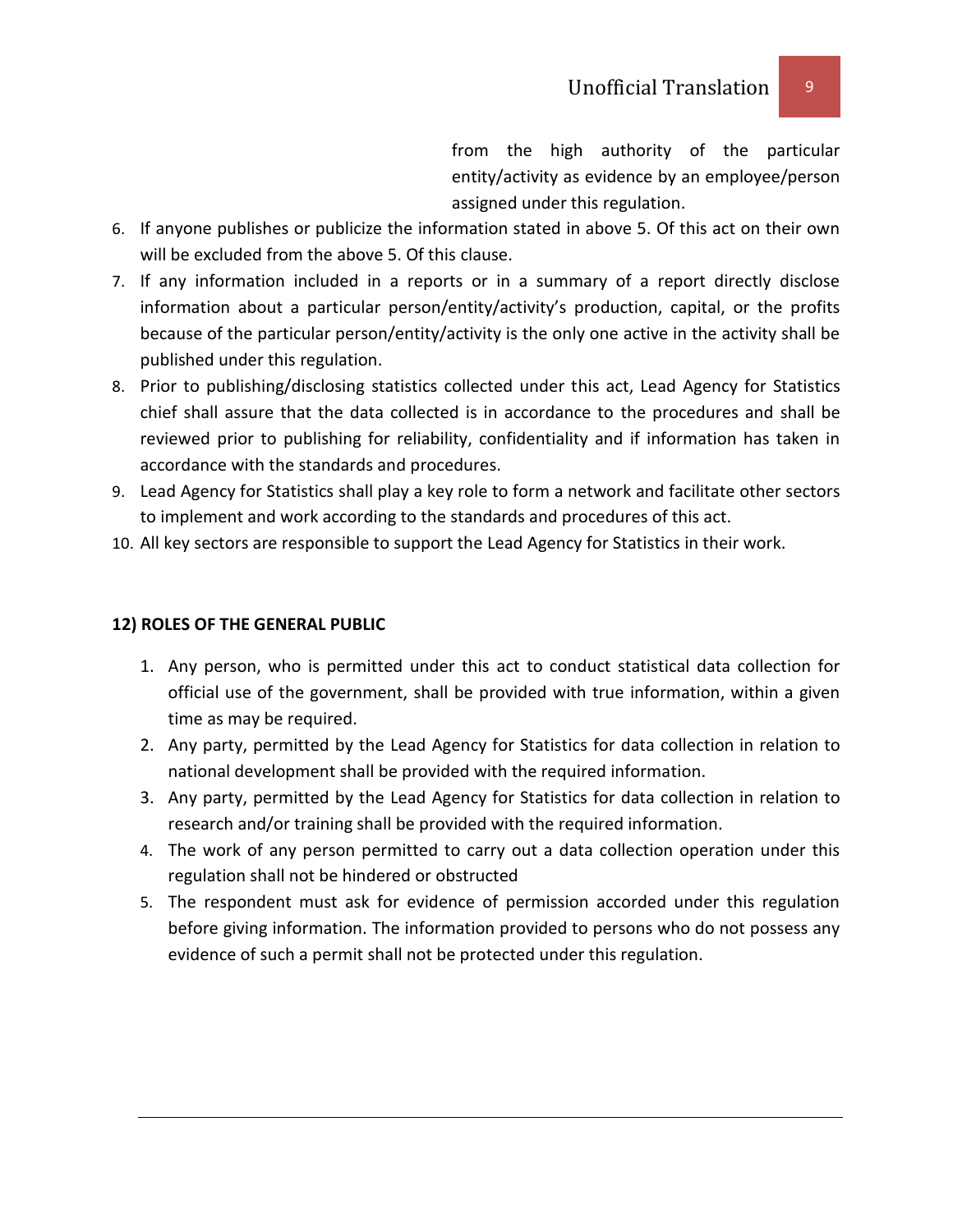# **PART IV**

## **OFFENCES UNDER THE REGULATION**

## **13) OFFENCES**

- 1. The Lead Agency for Statistics of Maldives has the discretionary power to take the following actions against any person who contravenes this regulation.
	- a. Intervene in any activity that violates this regulation and desist the operation, until the action is rectified
	- b. Revoke the permit for data collection and publication for a definite period. The period will be determined by the Ministry of Planning and National Development
	- c. Levy a fine between Rf. 10,000/- (Rufiyaa Ten Thousand) to Rf. 100,000/- (Rufiyaa One Hundred Thousand), depending on the seriousness of the action.
	- d. File a court case
- 2. If any employee/person designated by this act, perform any of the following shall be an offence. The charges will be a fine between Rf. 1,000/- (One Ten Thousand) to Rf 60,000/- (Rufiyaa Sixty Thousand).
	- a. Use of Information obtained on the job for his/her own benefit
	- b. Disclose the Information obtained on the job without authorization or to a irrelevant party/entity.
	- c. Statistics collection with the intention to disclose it to a person or
	- d. If anyone discloses or publishes any information knowing that the information is being collected against this regulation.
- 3. If anyone perform any of the following shall be an offence. The charges will be a fine between Rf. 5,000/- (Five Ten Thousand) to Rf 30,000 (Rufiyaa Thirty Thousand).
	- a. The work of any person permitted under this act to carry out a data collection operation under this regulation be hindered or obstructed or;
	- b. Refuse or neglect any of the following;
		- i. Any form or any written document to be filled and forwarded shall be sent within the deadline
		- ii. Provide information/answer to any questions made under this regulation
	- c. Refuse or neglect to provide information to any form or any written document or provide false information is an offence.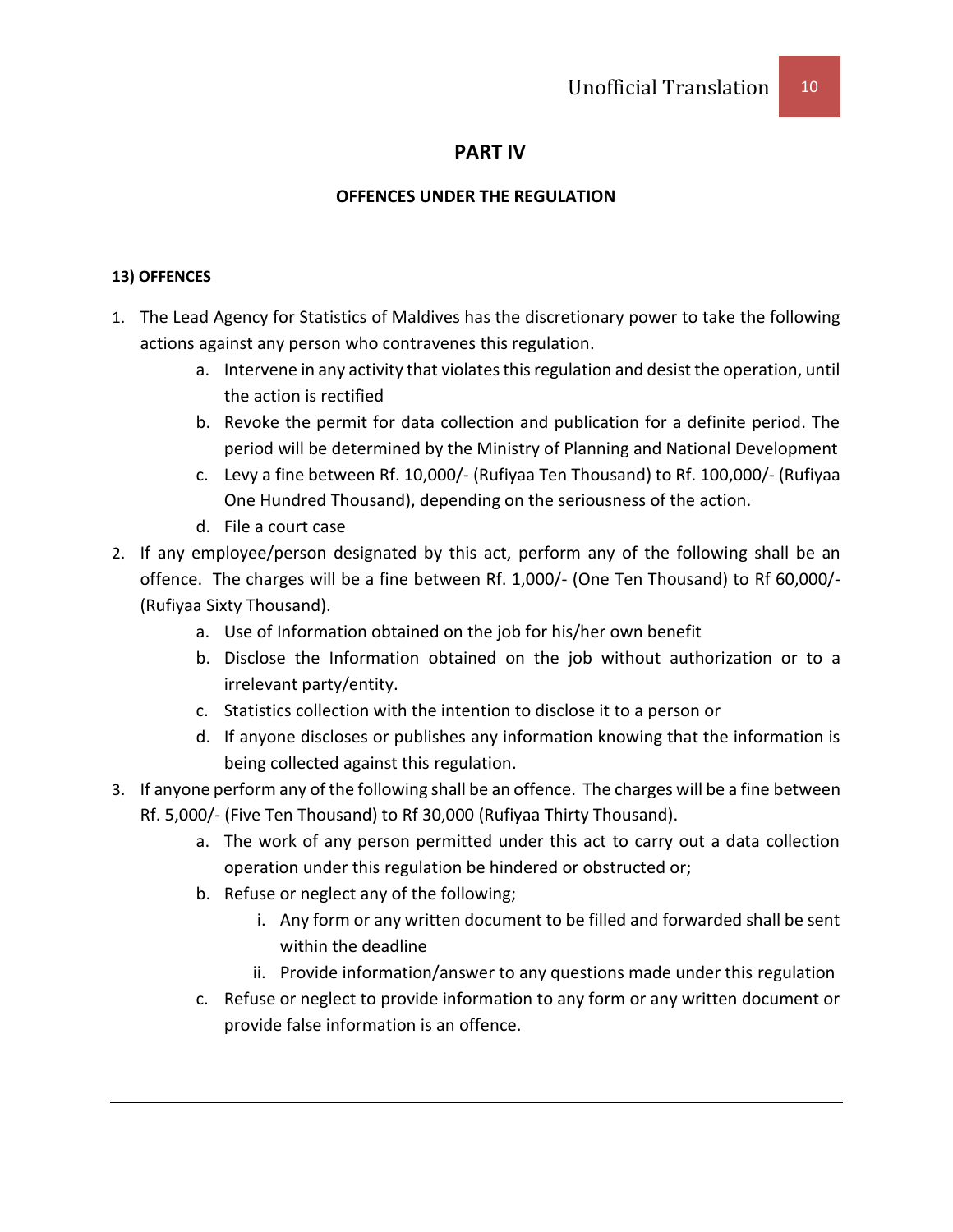## **PART V**

# **COORDINATING NATIONAL AND INTERNATIONAL RELATIONS IN ORDER TO STRENTHEN THE NATIONAL STATISTCS SYSTEM**

## **14) COORDINATING AND STRENGTHENING THE STATISTICAL SYSTEM**

- 1. Lead Agency for Statistics shall be responsible for policy planning of statistics, ensure coordination between co sectors responsible for collecting and compiling statistical data.
- 2. A statistics Coordinating committee shall be formed to in order to fulfill the tasks mentioned in (1)
- 3. Furthermore, a close relation with International and other countries Statistics Organizations shall be maintained and Lead Agency for Statistics shall be responsible to this task

## **15) FORMATION AND MAINTAINING A NATIONAL STATISTICAL COORDINATING COMMITTEE**

- 1- National Statistics Coordinating Committee shall be the leading committee as a key body to oversee the work of Lead Agency for Statistics and other tasks under the decentralized statistical systems.
- 2- Members of the committee shall comprise members from all agencies in the National Statistical System.
- 3- The roles and responsibilities of the committee shall include:
	- a. Provide information for GDP Production and other social and economic Indicators
	- b. Be the platform to discuss and produce reliable figures
	- c. Working for the development of statistics system
	- d. Advise and provide sector related feedback for censuses and surveys
	- e. Participate and assist in publish and disseminating statistics in a timely manner

## **16) EFFECTIVE DATE**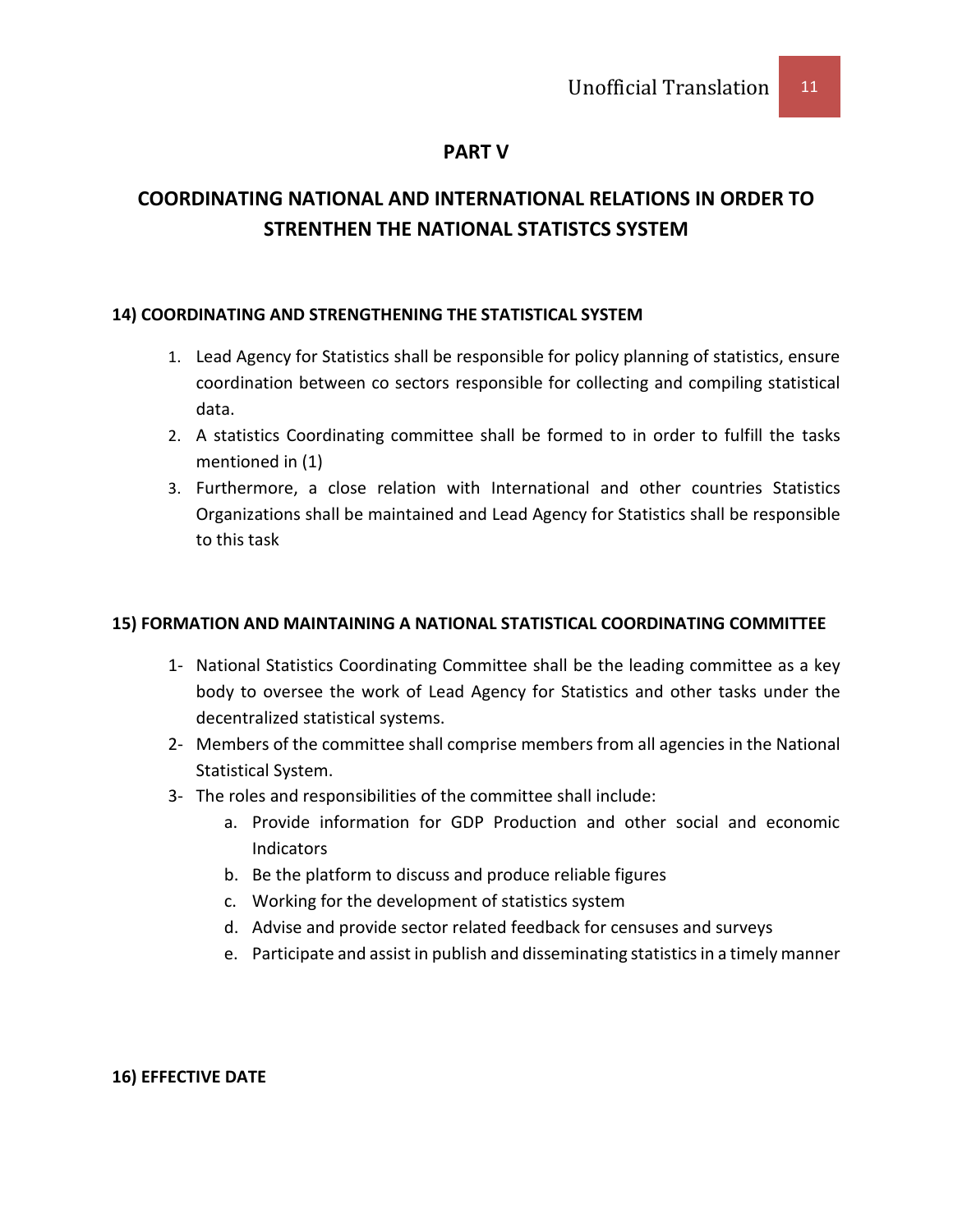This regulation will be in effect from the date which the president endorses and is being gazetted.

# **APPENDIX**

- **1. Interpretation**
- **2. Oath**
- **3. Official statistics to be collected within the National Statistical System**
- **4. Fundamental Principles of Statistics**

# **Interpretation**

- a. "Census" means a statistical operation in which all units (whole population) of interest are enumerated;
- b. "National Statistics system" includes all agencies in the Maldives whether Government or not responsible, whether under any enactment or otherwise for gathering statistical data directly through surveys or through administrative action;
- c. "Statistical Sample Survey" means a statistical operation in which only a selected part (sample) and not all units (whole population) of interest are enumerated; "currency point" means the value specified in relation to currency point in the First Schedule to this Act;
- d. "Statistics" means any quantity collected as a summary of data
- e. "Administrative Statistics" means data collected under a regulation or Act of Parliament through administrative means.
- f. "Designated Statistics" means Statistics identified and publicly announced by the Lead agency for Statistics which is identified to be generated which are the most critical and essential statistics required for social and economic policy planning, monitoring and evaluation.
- g. "Sectoral Statistics" means data collected by the relevant sectoral agencies to facilitate the policy and planning decisions.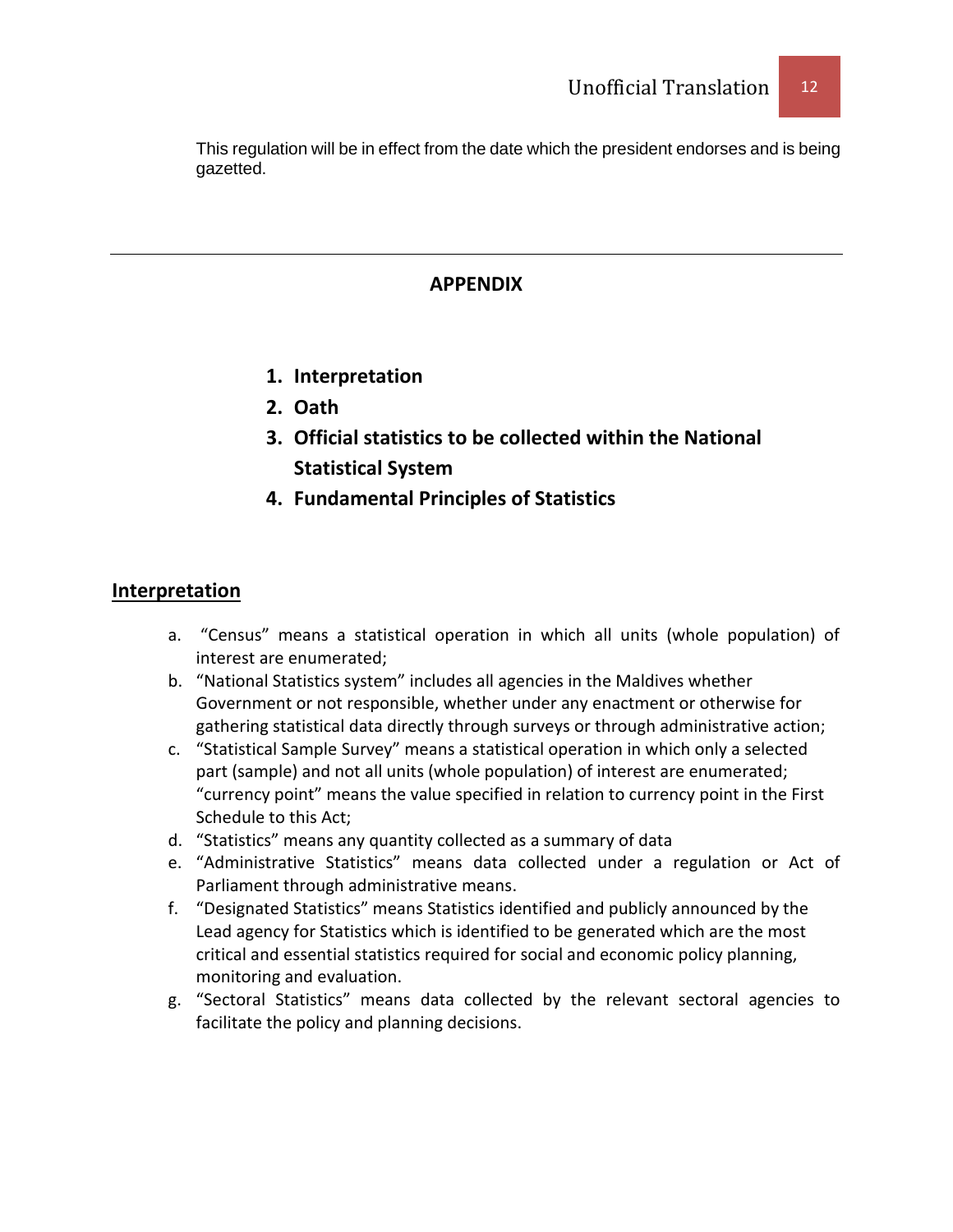# **Oath**

I, …………………………………………….do solemnly swear that I will faithfully and honestly fulfil my duties as ………………………………………in conformity with the requirement of the Maldives Lead Agency for Statisticsof Statistics Act, and shall not without authority, reveal any information acquired by virtue of my duties, nor, until such information is made public directly or indirectly use it for personal gain.

# **Official statistics to be collected within the National Statistical System**

- 1. Population
- 2. Housing
- 3. Births and Deaths
- 4. Migration
- 5. Foreign trade
- 6. Agriculture
- 7. Land rent, land use
- 8. Forestry,
- 9. Fisheries
- 10. Mining and quarrying
- 11. Manufacturing
- 12. Energy
- 13. Distributive Trade
- 14. Banking, Insurance and other financial intermediaries
- 15. Transport and communication
- 16. Business and professional services
- 17. Social, sports/recreational and personal services
- 18. Civil services
- 19. Social welfare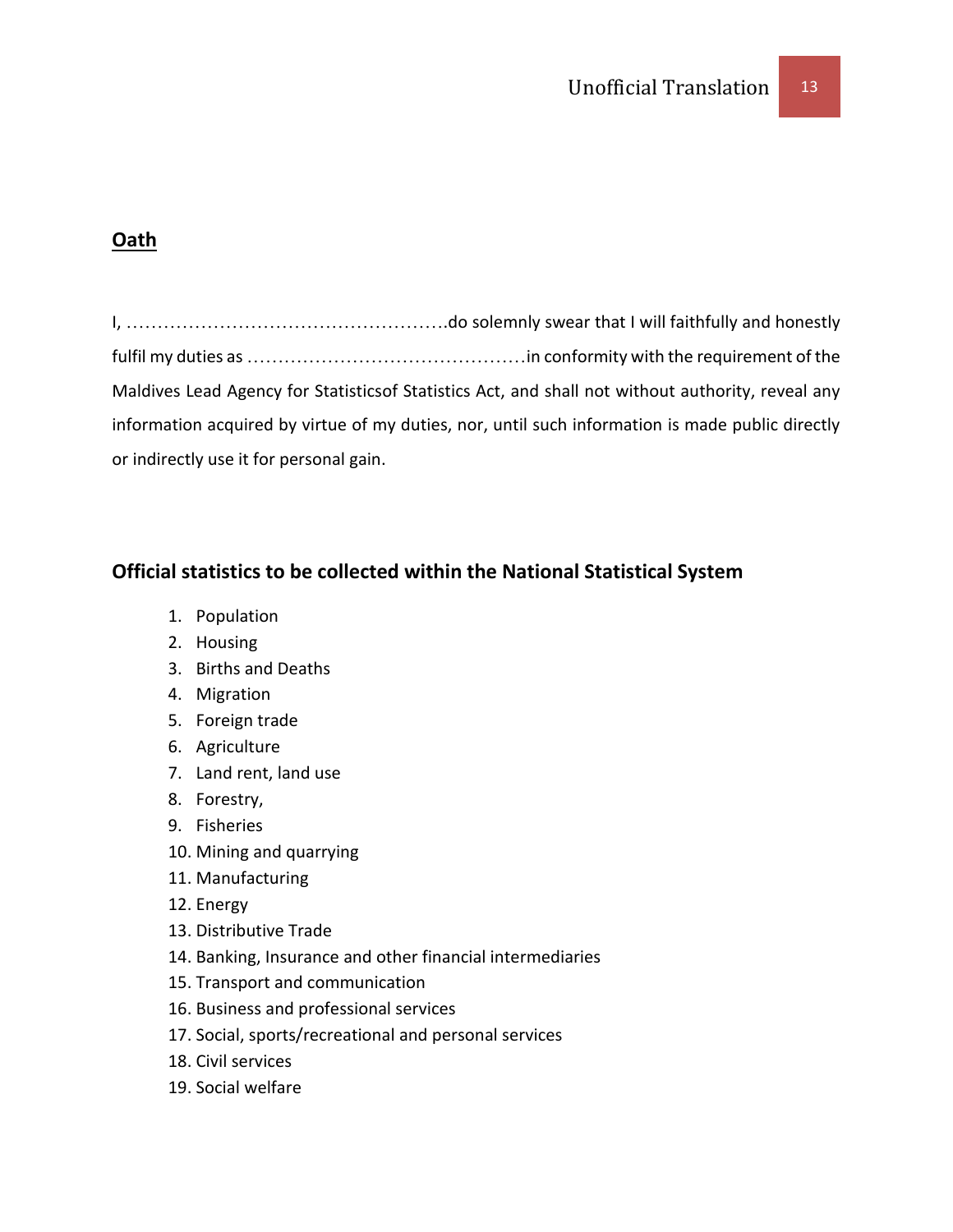- 20. Education
- 21. Laborers, Employment agreements, accidents and compensation
- 22. Health
- 23. Employment
- 24. Wages and salaries
- 25. Income,. Earnings, profits and interest
- 26. Household income and expenditure
- 27. Savings
- 28. Capital investments
- 29. Manufactured products and stock
- 30. Wholesale and retail sales
- 31. Grants and BOP
- 32. Tourism
- 33. Environment
- 34. NGOs
- 35. Business registration
- 36. Civil registration

# **Fundamental Principles of Official Statistic:**

### [Principle 1.](http://unstats.un.org/unsd/goodprac/bpaboutpr.asp?RecId=1)

*Official statistics provide an indispensable element in the information system of a democratic society, serving the Government, the economy and the public with data about the economic, demographic, social and environmental situation. To this end, official statistics that meet the test of practical utility are to be compiled and made available on an impartial basis by official statistical agencies to honor citizens' entitlement to public information.*

## [Principle 2.](http://unstats.un.org/unsd/goodprac/bpaboutpr.asp?RecId=2)

*To retain trust in official statistics, the statistical agencies need to decide according to strictly professional considerations, including scientific principles and professional ethics, on the methods and procedures for the collection, processing, storage and presentation of statistical data.*

## [Principle 3.](http://unstats.un.org/unsd/goodprac/bpaboutpr.asp?RecId=3)

*To facilitate a correct interpretation of the data, the statistical agencies are to present information according to scientific standards on the sources, methods and procedures of the statistics.*

### [Principle 4.](http://unstats.un.org/unsd/goodprac/bpaboutpr.asp?RecId=4)